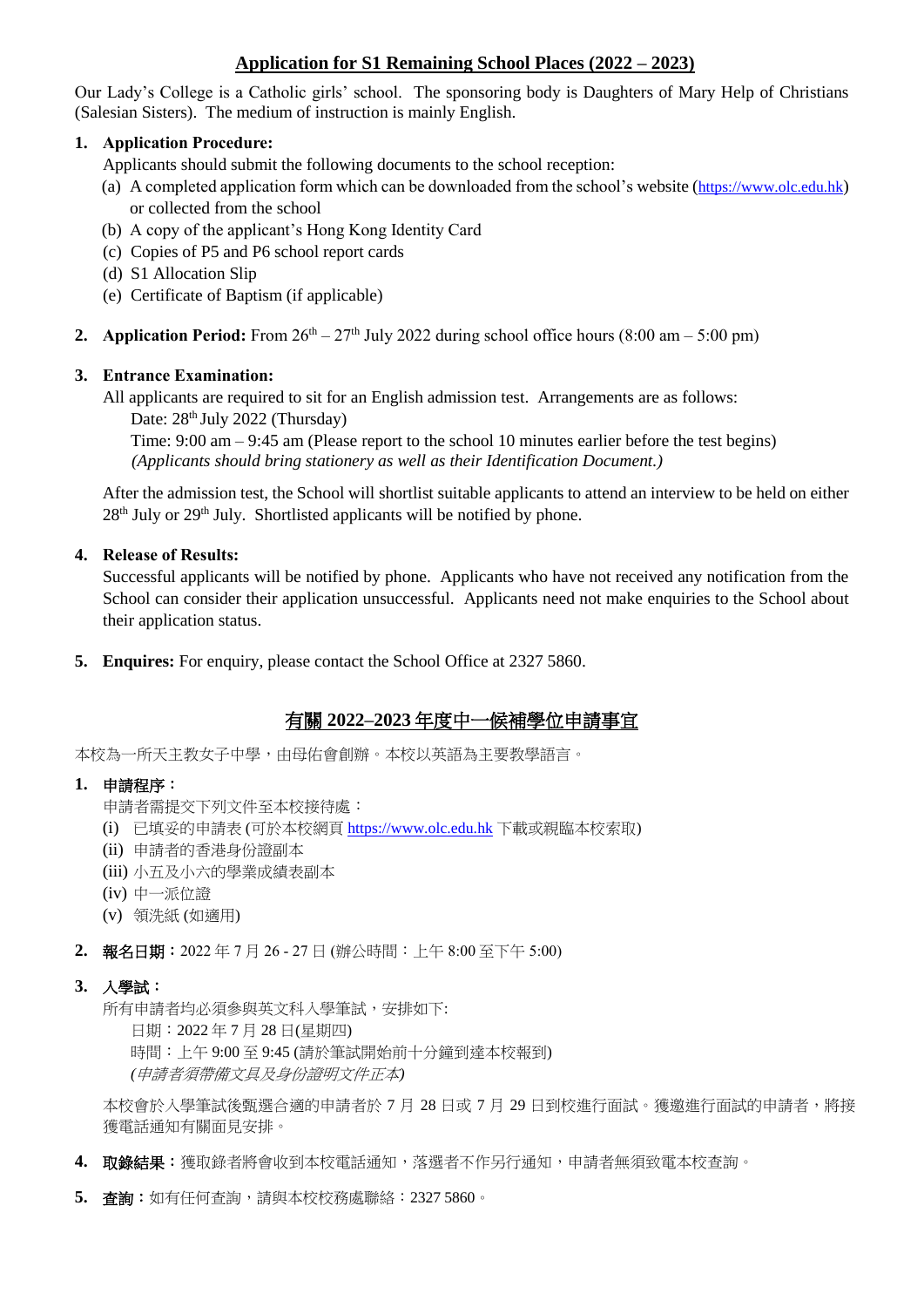

# **Application for Secondary One Remaining School Places (2022-2023)** 中一候補學位申請表 **(2022-2023)**

Application No.申請編號:

(For office use only 由校方填寫)

## **I. Particulars of Applicant** 學生資料

| Name of Student<br>English<br>學生姓名<br>英文 | Chinese<br>中文                                                                            |                                |
|------------------------------------------|------------------------------------------------------------------------------------------|--------------------------------|
| Student Reference No.<br>學生編號            | HKID Card No.<br>香港身份證號碼                                                                 |                                |
| Date of Birth (DD/MM/YY)<br>出生日期(日/月/年)  | Place of Birth<br>出生地點                                                                   | Student's Recent Photo<br>學生近照 |
| Home Telephone No.<br>住宅電話號碼             | Mobile Phone No.<br>手提電話號碼                                                               |                                |
| <b>Residential Address</b><br>通訊地址       |                                                                                          |                                |
| Primary School Attended<br>就讀小學          | District<br>區域                                                                           |                                |
| Secondary School Allocated<br>獲派中學       | District<br>區域                                                                           |                                |
| Religion<br>宗教                           | (若為天主教,請附上領洗紙影印本) (For Catholics, please provide a photocopy of Certificate of Baptism.) |                                |

# **II. Particulars of Parents / Guardian** 家長**/**監護人資料

|                  |        | Father 父親 | Mother 母親 | Guardian (if any) 監護人(如適用) |
|------------------|--------|-----------|-----------|----------------------------|
| Name in English  | 英文姓名   |           |           |                            |
| Name in Chinese  | 中文姓名   |           |           |                            |
| Occupation       | 職業     |           |           |                            |
| Mobile Phone No. | 手提電話號碼 |           |           |                            |

# **III. Academic Achievements of P.5 and P.6** 小五及小六的學業成績

|                                         | Chin<br>中 | Eng<br>英 | Maths<br>數 | <b>Class Position</b><br>(if any)<br>班名次/<br>全班人數<br>(如有) | Form<br>Position<br>(if any)<br>級名次/<br>全級人數<br>(如有) | Conduct<br>Grade<br>操行 | Comments<br>評語 |
|-----------------------------------------|-----------|----------|------------|-----------------------------------------------------------|------------------------------------------------------|------------------------|----------------|
| $P5$ (1 <sup>st</sup> Term)<br>五年級(上學期) |           |          |            |                                                           |                                                      |                        |                |
| P5 $(2nd Term)$<br>五年級(下學期)             |           |          |            |                                                           |                                                      |                        |                |
| $P6$ (1 <sup>st</sup> Term)<br>六年級(上學期) |           |          |            |                                                           |                                                      |                        |                |
| P6(2 <sup>nd</sup> Term)<br>六年級(下學期)    |           |          |            |                                                           |                                                      |                        |                |

#### **IV. Other Information** 其他資料

|                                                                                            | Name<br>姓名 | Relationship<br>與申請者關係 | Class / Year of Graduation<br>班別/畢業年份 |  |  |
|--------------------------------------------------------------------------------------------|------------|------------------------|---------------------------------------|--|--|
| Parent or sister(s) attending or graduated                                                 |            |                        |                                       |  |  |
| from Our Lady's College                                                                    |            |                        |                                       |  |  |
| 在本校現就讀或畢業之親屬                                                                               |            |                        |                                       |  |  |
| Name of Referee (if applicable)                                                            |            |                        |                                       |  |  |
| 介紹人姓名(如適用)                                                                                 |            |                        |                                       |  |  |
| Have you applied for a S1 Discretionary Place of our school? 有否申請本校自行分配學位? □ Yes 有 □ No 沒有 |            |                        |                                       |  |  |